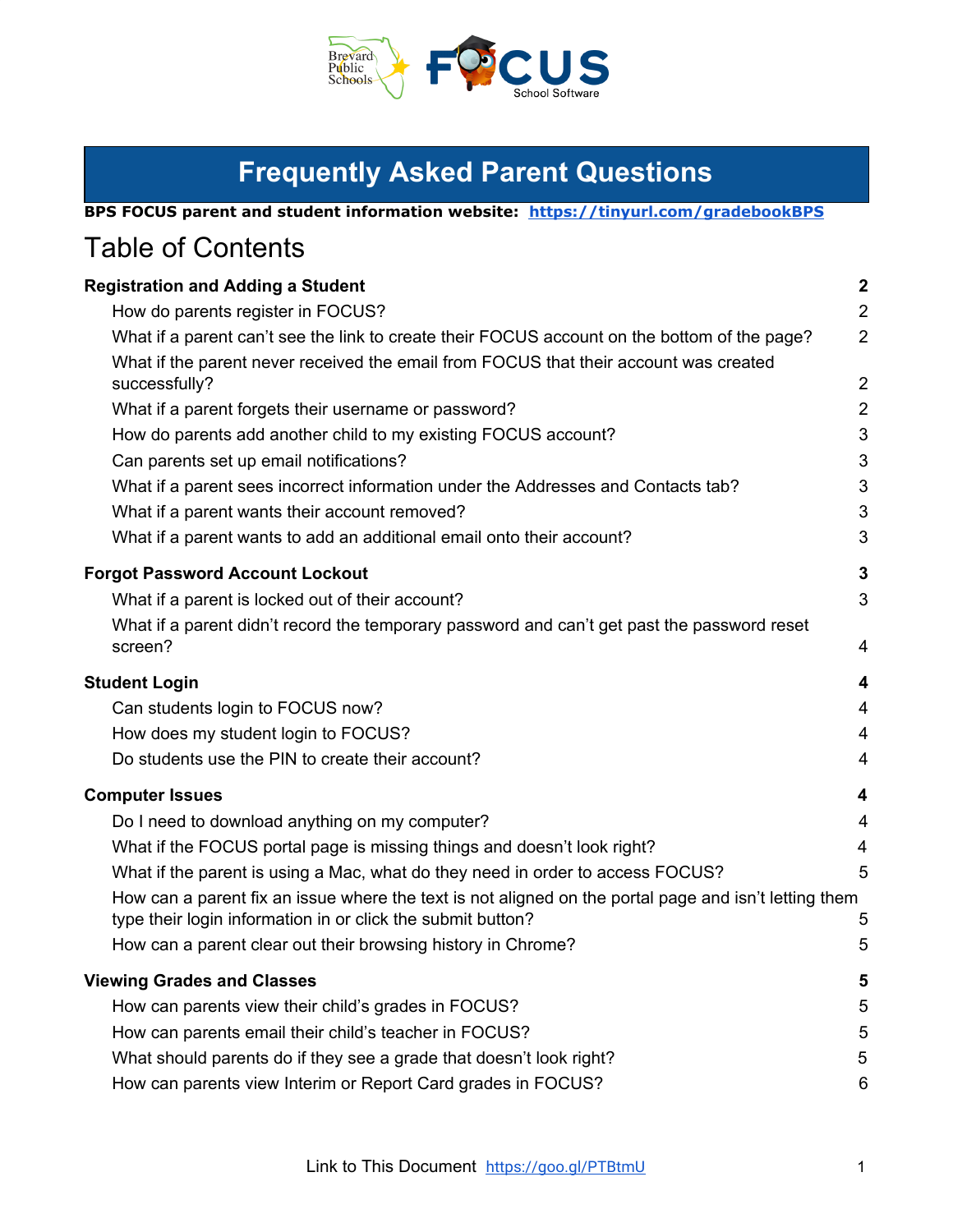

<span id="page-1-0"></span>**BPS FOCUS parent and student information website: [https://tinyurl.com/gradebookBPS](https://sites.google.com/share.brevardschools.org/bps-focus-for-parents-and-stud/welcome)**

# Registration and Adding a Student

## <span id="page-1-1"></span>**How do parents register in FOCUS?**

The registration and parent login portal can be found at [www.tinyurl.com/BPSFocusParent](http://www.tinyurl.com/BPSFocusParent). Each school will provide parents with a letter than includes a PIN number that is exclusive to their child. Accounts can be created by going to the parent portal at [www.tinyurl.com/BPSFocusParent](https://brevardk12.focusschoolsoftware.com/focus/). Parents will need:

- 1. The PIN provided by the school
- 2. The student's seven digit school ID
- 3. The student's Date of Birth

For more directions with screenshots on registering a parent account, we have a detailed guide at [https://goo.gl/UNNexF](https://docs.google.com/document/d/1xpC4J7fqpsHtCwypcrpw0WyKlp1ztdvLA2Z3H9GaCUo/edit?usp=sharing).

## <span id="page-1-2"></span>**What if a parent can't see the link to create their FOCUS account on the bottom of the page?**

Parents should go directly to the account creation page at <https://brevardk12.focusschoolsoftware.com/focus/auth/> to create their account.

# <span id="page-1-3"></span>**What if the parent never received the email from FOCUS that their account was created successfully?**

Emails go out to the address typed in at registration.

- ❏ The parent should check their spam or junk folder if they haven't received the email within one hour of registering the new account.
- ❏ It is possible that the email address was typed incorrectly during the registration process. The parent should try to register again with the correct email address and the PIN provided by the school. If they are able to register with the correct email successfully, it means that the original email address was incorrect.

### <span id="page-1-4"></span>**What if a parent forgets their username or password?**

The parent should go to the parent portal login page and click on the "I forgot my password" link. ([www.tinyurl.com/BPSFocusParent](https://brevardk12.focusschoolsoftware.com/focus/)) Detailed directions can be found on our help document at <https://goo.gl/UNNexF>.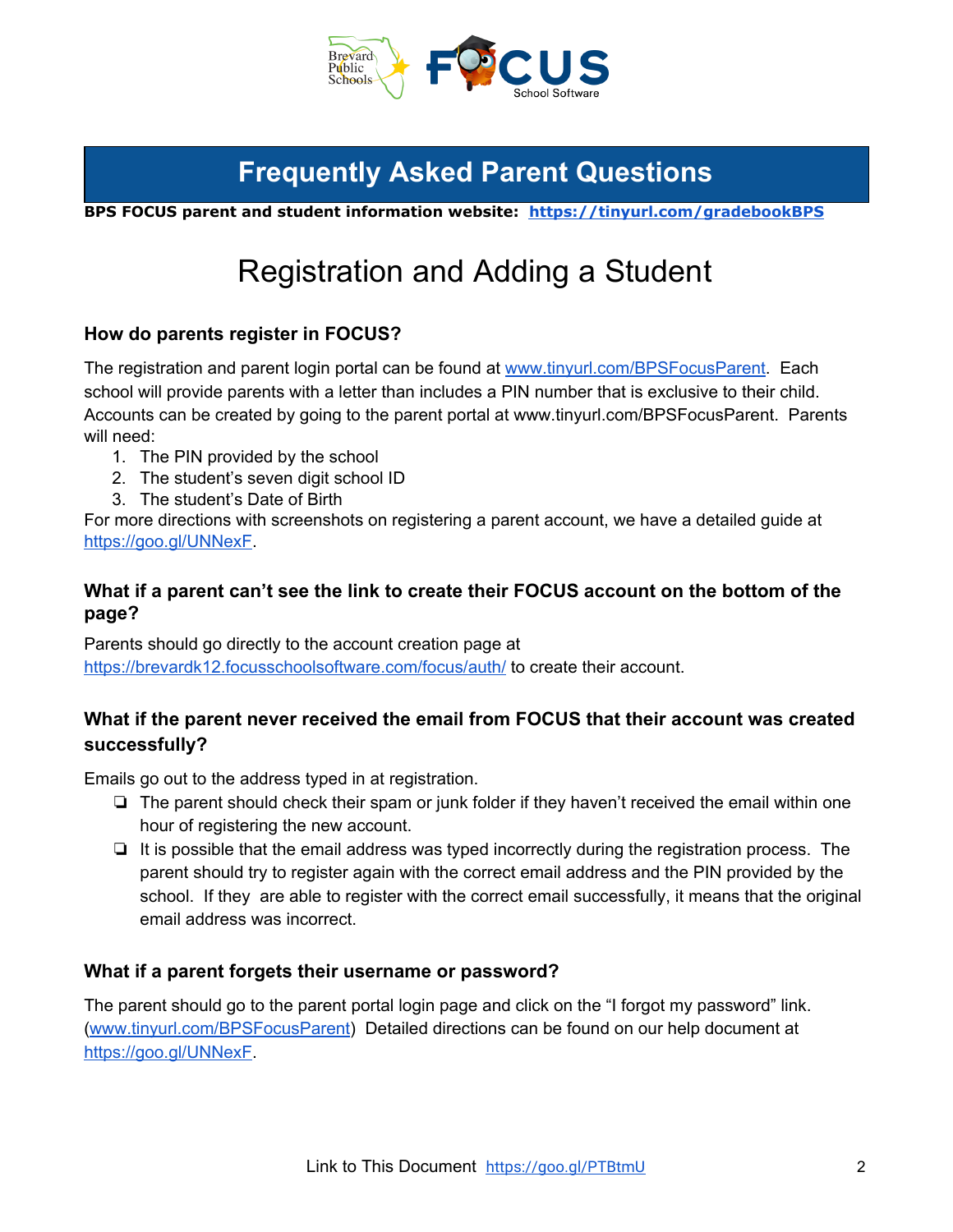

**BPS FOCUS parent and student information website: [https://tinyurl.com/gradebookBPS](https://sites.google.com/share.brevardschools.org/bps-focus-for-parents-and-stud/welcome)**

## <span id="page-2-0"></span>**How do parents add another child to my existing FOCUS account?**

Parents should click on the "add a child to an existing Focus Parent Portal account" link at the bottom of the portal login page. Detailed directions can be found on our help document at [https://goo.gl/UNNexF.](https://goo.gl/UNNexF)

### <span id="page-2-1"></span>**Can parents set up email notifications?**

Yes, on the far right side of the parent portal, parents can select to receive a summary or customized notifications.

### <span id="page-2-2"></span>**What if a parent sees incorrect information under the Addresses and Contacts tab?**

The parent should contact the school and request that the school change their information in our student information system. All of the information under the addresses and contacts tab comes from the information that is entered into our database from the school.

#### <span id="page-2-3"></span>**What if a parent wants their account removed?**

The parent should contact the school technology associate who can place a request in with our helpdesk. This process can take up to 72 hours to complete.

### <span id="page-2-4"></span>**What if a parent wants to add an additional email onto their account?**

FOCUS only allows one email account per user for notifications. If the parent wishes to add another email account, they should register a separate account with that email address using the same PIN information provided for the student.

# Forgot Password Account Lockout

<span id="page-2-5"></span>Parents will be locked out after 5 failed login attempts and will need to reset their password to override the lockout. The school and the district do not have the functionality inside FOCUS to unlock accounts or reset passwords.

### <span id="page-2-6"></span>**What if a parent is locked out of their account?**

The parent should go to the parent portal and click on the "forgot your Focus Parent Portal" link at the bottom of the page. The parent will receive an email with a link to retrieve a temporary password that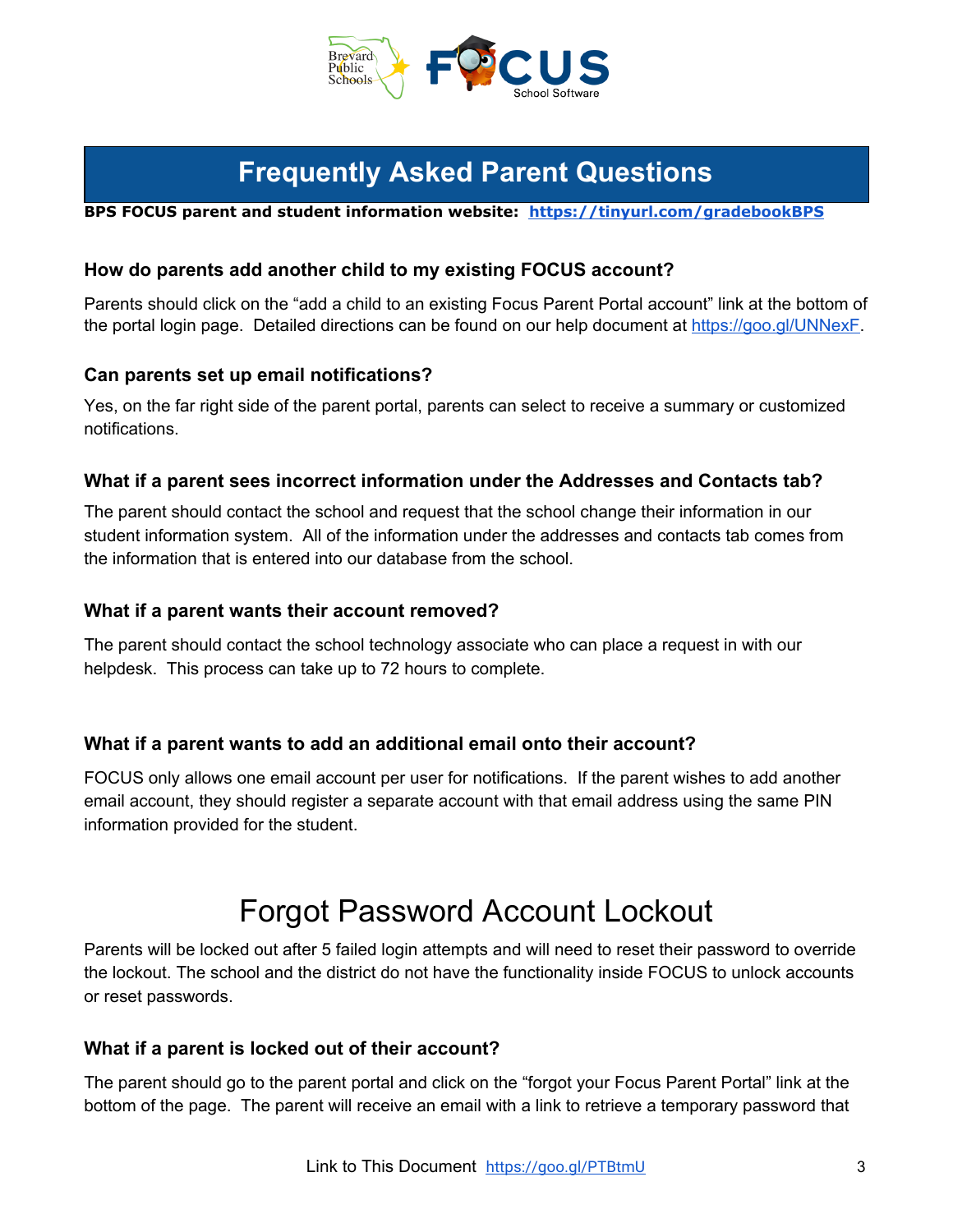

**BPS FOCUS parent and student information website: [https://tinyurl.com/gradebookBPS](https://sites.google.com/share.brevardschools.org/bps-focus-for-parents-and-stud/welcome)**

they should copy/write down. Parents will need to use that temporary password to change their password. Detailed directions can be found on our help document at <https://goo.gl/UNNexF>.

# <span id="page-3-0"></span>**What if a parent didn't record the temporary password and can't get past the password reset screen?**

<span id="page-3-1"></span>The parent should go to the parent Focus portal and click on the "Forgot your Focus Parent Portal" link at the bottom of the page to begin the password reset process again. The school and district do not have the functionality inside FOCUS to retrieve temporary passwords.

# Student Login

# <span id="page-3-2"></span>**Can students login to FOCUS now?**

<span id="page-3-3"></span>Yes, students can now login to FOCUS.

## **How does my student login to FOCUS?**

Students and teachers login to FOCUS through Launchpad. Directions on accessing Launchpad can be found online at [https://goo.gl/FjNbhD.](https://goo.gl/FjNbhD)

### <span id="page-3-4"></span>**Do students use the PIN to create their account?**

Students should not use the PIN to create accounts. Their accounts have automatically created, and the should login through Launchpad. There is not a separate username and password required once they click on the BPS FOCUS live tile inside Launchpad.

# <span id="page-3-5"></span>Computer Issues

### <span id="page-3-6"></span>**Do I need to download anything on my computer?**

<span id="page-3-7"></span>FOCUS is a web-based program. There is no additional software or downloads needed.

### **What if the FOCUS portal page is missing things and doesn't look right?**

Parents should use Google Chrome as FOCUS has recommended it as the preferred browser for this program. You may need to clear you cache/browsing history. Directions on how to do this in Chrome can be found [here.](https://support.google.com/accounts/answer/32050?co=GENIE.Platform%3DDesktop&hl=en)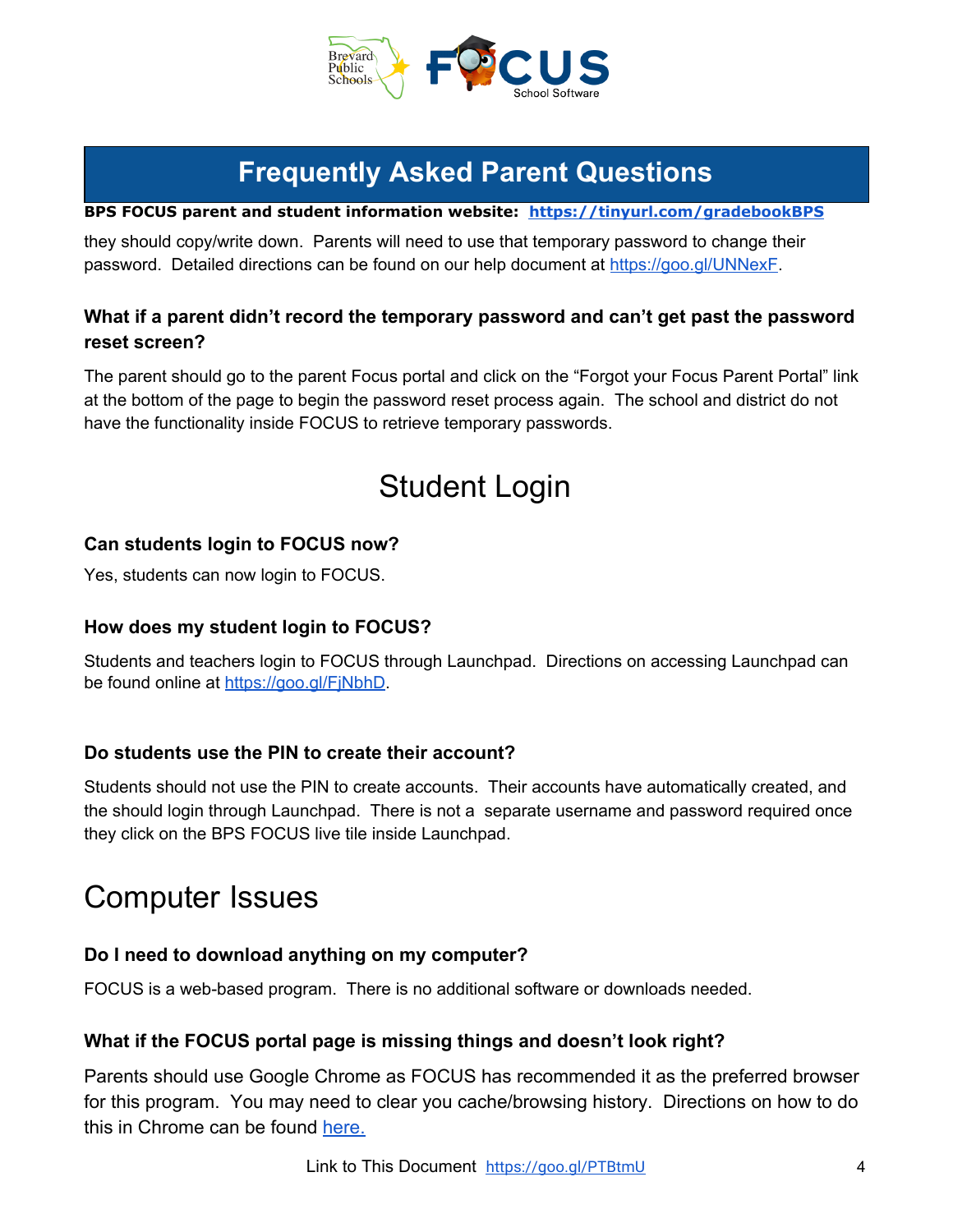

**BPS FOCUS parent and student information website: [https://tinyurl.com/gradebookBPS](https://sites.google.com/share.brevardschools.org/bps-focus-for-parents-and-stud/welcome)**

## <span id="page-4-0"></span>**What if the parent is using a Mac, what do they need in order to access FOCUS?**

Parents should download and install Google Chrome on your Mac if they are having trouble with Safari. There is nothing else needed.

# <span id="page-4-1"></span>**How can a parent fix an issue where the text is not aligned on the portal page and isn't letting them type their login information in or click the submit button?**

This is usually an issue with the screen resolution on the computer. Parents should

- ❏ Ensure they are using Google Chrome as their browser
- ❏ Search for information on the internet about how to adjust the resolution on their monitors
- ❏ Please note that BPS is unable to troubleshoot home computers

## <span id="page-4-2"></span>**How can a parent clear out their browsing history in Chrome?**

Directions on how to do this in Chrome can be found [here.](https://support.google.com/accounts/answer/32050?co=GENIE.Platform%3DDesktop&hl=en)

# <span id="page-4-3"></span>Viewing Grades and Classes

# <span id="page-4-4"></span>**How can parents view their child's grades in FOCUS?**

Once a parent logs in to the parent portal, they will see an area for messages and alerts. They will also see the list of courses with the student's current grade for each class at the bottom of the portal under Featured Programs. To see the detailed list of assignments and grades for the student, the parent should click on the current grade for the class you wish to see.

# <span id="page-4-5"></span>**How can parents email their child's teacher in FOCUS?**

<span id="page-4-6"></span>There is a checkbox under the Featured Programs area next to the name of the teacher for the class.

### **What should parents do if they see a grade that doesn't look right?**

Grading in FOCUS works a little differently than our previous gradebook software. In FOCUS, changes to your child's grade average are live and change as soon as a teacher inputs a grade. Teachers have different ways they can manage their grade inputs, so you may see a grade such as a zero or a 100 while the teacher is finalizing the assignment. If you have questions about the grades you see for your child, please contact the child's teacher directly.